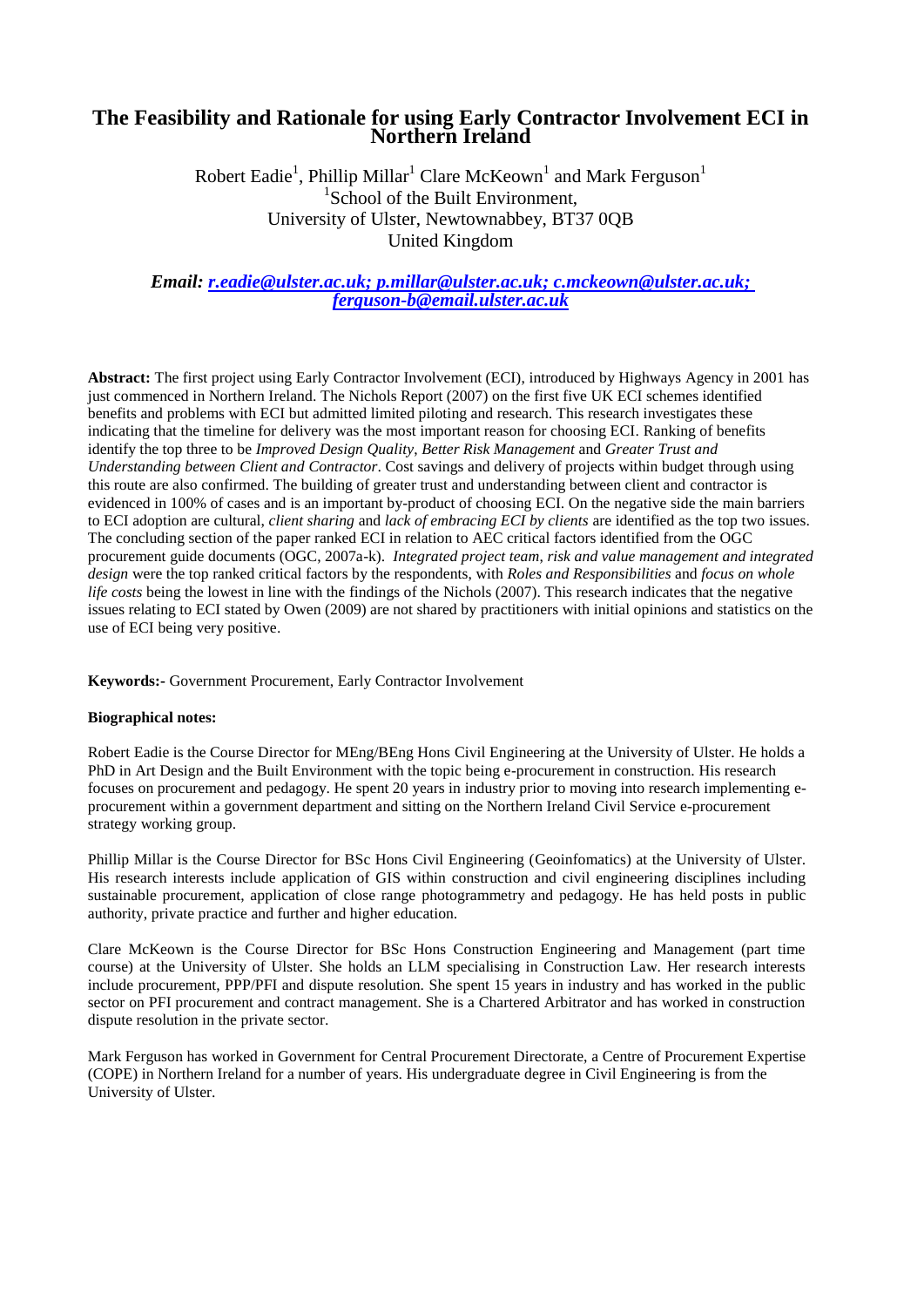## **1. BACKGROUND AND INTRODUCTION**

Early Contractor Involvement (ECI) was introduced by Highways Agency (HA) in 2001 (Bourn, 2007). However, Nichols (2007) suggests ECI was implemented with limited piloting or research into this form of procurement and identified this limited knowledge and understanding of ECI as one of the barriers to greater ECI implementation. Despite this lack of research the Department of Regional Development Roads Service within Northern Ireland has started the first Early Contractor Involvement (ECI) project (A5WTC, 2010). This is in an effort to involve contractors at an earlier stage than the traditional procurement process and ensure contractors have a more active role to play in the route planning and development of the infrastructure scheme.

This decision was made in an effort to eradicate the 'bid low, claim later' attitude encouraged by traditional contracts which ultimately led to the growth of adversarial relationships between HA and the suppliers (Bourn, 2007; Wolstenholm, 2009). HA tried other procurement routes in an attempt to address this problem such as Design, Build, Finance and Operate (DBFO) and Design and Build (D&B) before adopting ECI (Nichols, 2007). A typical timescale and process of an ECI scheme is outlined in Figure 1.





Since the start of the A500 Stoke Road / City Project in 2001, HA have procured a further 68 schemes by ECI however, and by 2007 only 5 schemes were classified as complete (Highways Agency, 2010; Nichols, 2007). In 2009 there were 14 completed ECI schemes within the UK, and the majority of the UK Schemes came in under budget (Owen, 2009). The National Roads Authority in the Republic of Ireland has closely followed developments in the UK in relation to ECI and it was only a matter of time before the concept found its way to the Republic of Ireland (Stowe, 2005). The N8 Cashel / Mitchelstown project was completed in July 2008 and had previously been procured through ECI (Stowe, 2005). The Irish government has also made a funding commitment to the A5 Western Transport Corridor as it will improve transport, trade and tourism to and from Londonderry and further west to Donegal (A5WTC, 2010). This research collected data from both UK schemes and the single scheme in the Republic of Ireland procured in this manner.

The theory behind using the procedure is that ECI will result in added value for money and hence, best value for taxpayer's money by providing a mechanism for additional input from contractors during the early stages of the infrastructure development process. It is suggested that the improvements may come as a result of innovative solutions, better project control, and savings on time and money.

Nichols (2007) was positive regarding the ECI process and wholly recommended its continued use, but warned that Highways Agency need to take urgent action to improve their delivery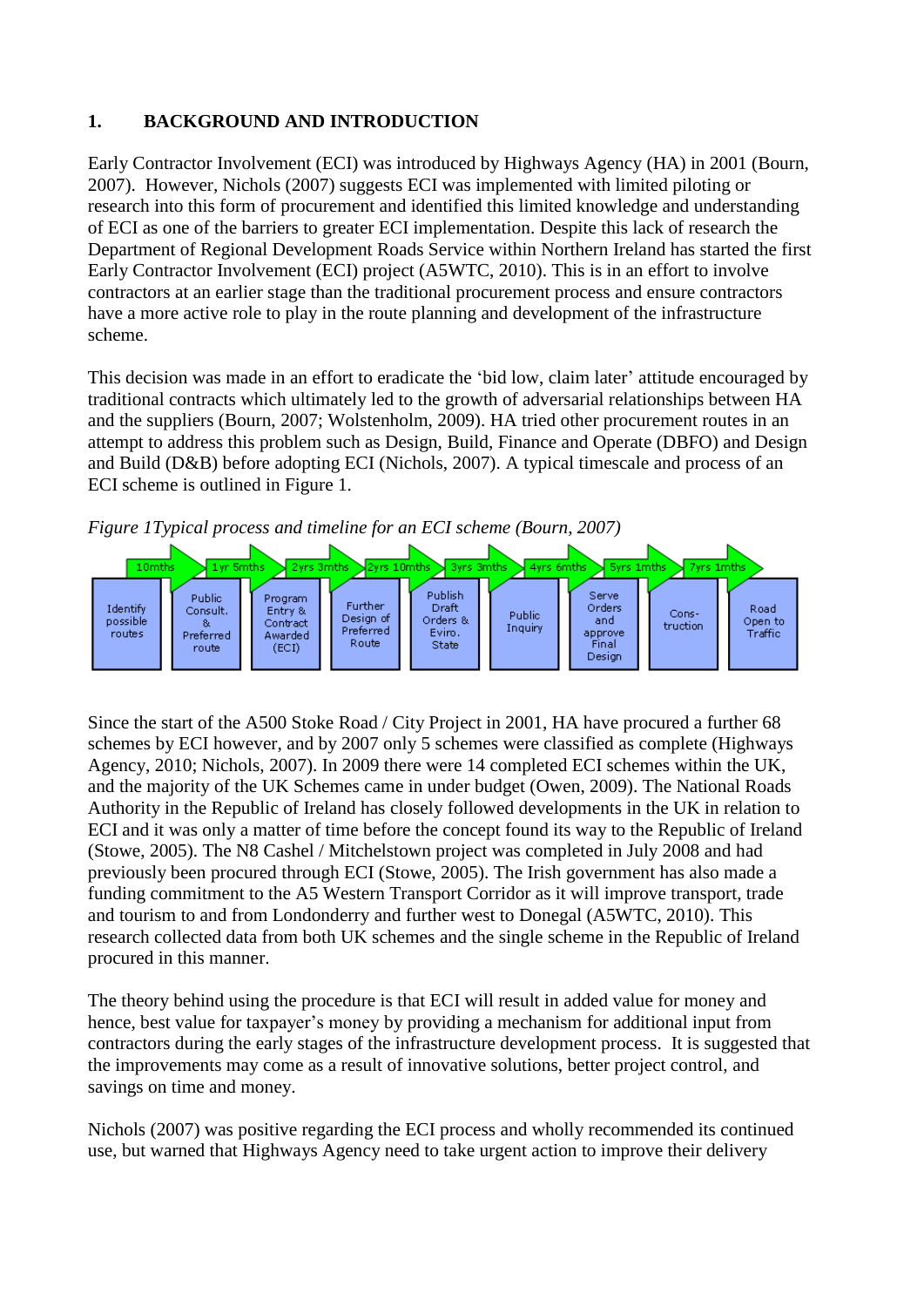capabilities. A summary of the findings of the Nichols Review (Nichols, 2007) in relation to suggested benefits and problems with ECI is outlined below. This research ranks the importance of each.

Suggested benefits of ECI identified by Nichols (2007)

- 1. It allows the contractor to impact on planning decisions and design development at the start of the project which is the most beneficial time.
- 2. It has the potential to reduce preparation time by 30-40%, (up to 3 years has been suggested) by allowing progression of packages of the development to occur simultaneously rather than sequentially.
- 3. It affords cost certainty, after the Target Price is decided.
- 4. It increases innovation by expediting value management and value engineering which can result in major cost and time savings.
- 5. It removes an element of adversarialism as client and supplier work as a team resulting in an open and honest process.
- 6. It includes an element of open book accounting which facilitate cost tracking throughout the project cycle leading to greater cost control.

The disadvantages of the ECI process identified by Nichols(2007) can be summarised as follows:

- 1. ECI was adopted as a preferred procurement option with little research or piloting.
- 2. With teamwork to the fore in ECI there is a significant difference in culture needed to achieve success in an ECI project for those who have experience of D&B contract. HA still need more recruitment and training to embrace fully the cultural needs of ECI.
- 3. Lack of training in ECI has been carried out resulting in a lack of commitment from HA staff at all levels. It has been suggested that the results indicate that the HA lack the ability to *set sensible budgets, challenge Target Prices and manage the process effectively*.
- 4. Duplication of costs occurred at early design stage in some schemes.
- 5. Incorrect cost estimates have resulted in the initial incentivising mechanisms failing to produce as the pain/gain incentive formula operates properly only if the early cost estimate is correct.

Achieving Excellence in Construction (AEC) guidance and the NI Construction Procurement Guide identify the following as critical factors to a successful project (DFP, 2006; OGC, 2007a-k as mapped below):

- Leadership and commitment from the project's Senior Responsible Owner (SRO) (OGC, 2007a; OGC, 2007b)
- Involvement and incentives for key stakeholders throughout the project (OGC, 2007c; OGC,2007e; OGC, 2007f)
- Roles and responsibilities clearly understood by everyone involved in the project, with  $\bullet$ clear communication lines (OGC, 2007a)
- An integrated project team consisting of client, designers, constructors and specialist  $\bullet$ suppliers, with input from facilities managers/operators (OGC, 2007f; OGC, 2007i)
- An integrated process in which design, construction, operation and maintenance are  $\bullet$ considered as a whole (OGC,2007c; OGC,2007i)
- Design that takes account of functionality, appropriate build quality and impact on the  $\bullet$ environment (OGC, 2007a; OGC,2007i)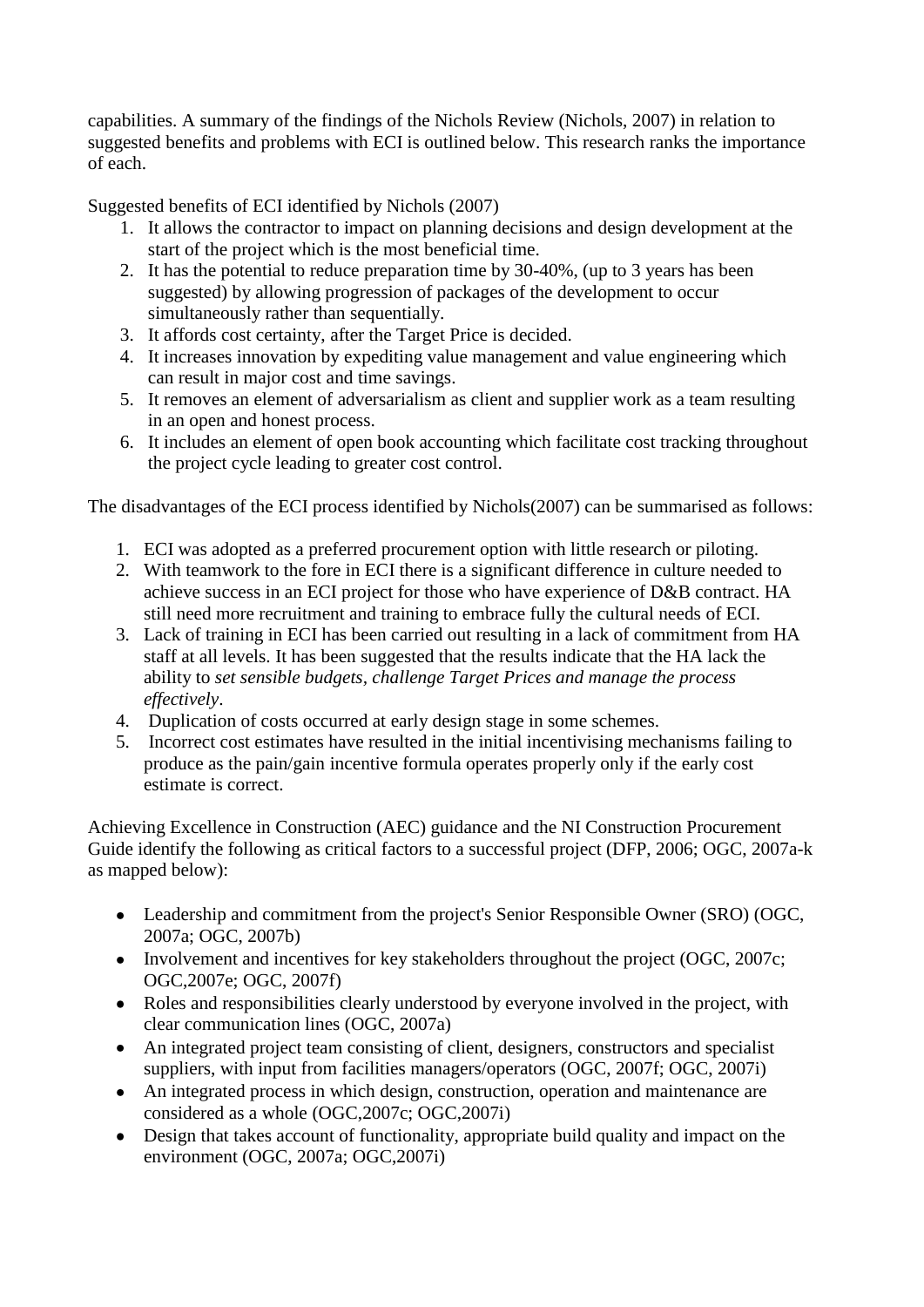- Commitment to excellence in health and safety performance (OGC, 2007c; OGC, 2007e; OGC,2007j)
- Procurement and contract strategies that ensure the provision of an integrated project  $\bullet$ team (OGC, 2007e; OGC, 2007f)
- Risk and value management that involves the entire project team, actively managed  $\bullet$ throughout the project (OGC,2007c; OGC, 2007d; OGC, 2007e; OGC, 2007f; OGC,2007g)
- Award of contract on the basis of best value for money over the whole life of the facility,  $\bullet$ not lowest tender price (OGC,2007g)
- Commitment to continuous improvement (OGC, 2007e, OGC, 2007f; OGC, 2007h)
- Commitment to best practice in sustainability (OGC, 2007i, OGC,2007j)

This research is the first to rank these critical factors in relation to ECI.

Song et al (2009) comment that the people involved in ECI projects, which have been successfully delivered, have a wealth of knowledge and experience to share with the industry and could help provide a better understanding of the ECI process. Therefore the aim of this research will be to identify the importance of each positive and negative of ECI within completed ECI schemes.

# **2. RESEARCH METHODOLOGY.**

In order to tap into this wealth of knowledge and experience one of the key criteria for this survey required the participants to have been active and key members of an Integrated Project Team (IPT) on a completed ECI project. Owen (2009) stated that there were fourteen completed ECI schemes within the UK by 2009 with sixty-eight schemes currently being progressed. There has been only one completed ECI scheme in Ireland. So, from 2007 to 2009 nine schemes were completed (Nichols, 2007; Owen, 2009).

For Highways Agency ECI projects the IPT roles breakdown into three areas, Client, Consultant and Contractor (Mosey, 2009). However, the study needed to factor in the number of different representatives on an ECI scheme. Fifteen schemes by three roles giving a population of fortyfive is too simplistic. Therefore reasonable assumptions have to be made based on literature (Oppenhiem, 2001; Bryman, 2004).

Full-time IPT members are usually the Project Manager (PM), contractor and consultants (OGC, 2007). The client roles are generally part-time within a project and therefore it can be assumed that Senior Responsible Officers (SROs) and Project Sponsors (PSs) could have worked on five to six schemes (OGC, 2007). These figures are supported by Bourn (2007) who stated that 80% of ECI schemes had been awarded to seven contractors, one of which had been awarded 20% of the schemes. It was assumed that there would be at least 3 representatives from the contracting side on the IPT and two from the consultants giving a total population in the region of 70 people. A web-based search relating to ECI schemes identified subjects involved in ECI. Inquiries were made by telephone and email and suitable personnel identified who were willing to participate in research. Of those who were contacted many were unwilling to take part in the research. However, 27 people agreed (equating to approximately two fifths of the total population) and an electronic questionnaire was sent to each of these. On receipt of the questionnaire two withdrew, of the remaining 25, 14 completed responses were returned to the MYSQL database linked to the Limesurvey<sup>TM</sup> questionnaire for analysis. This achieved a 56% response rate. Based on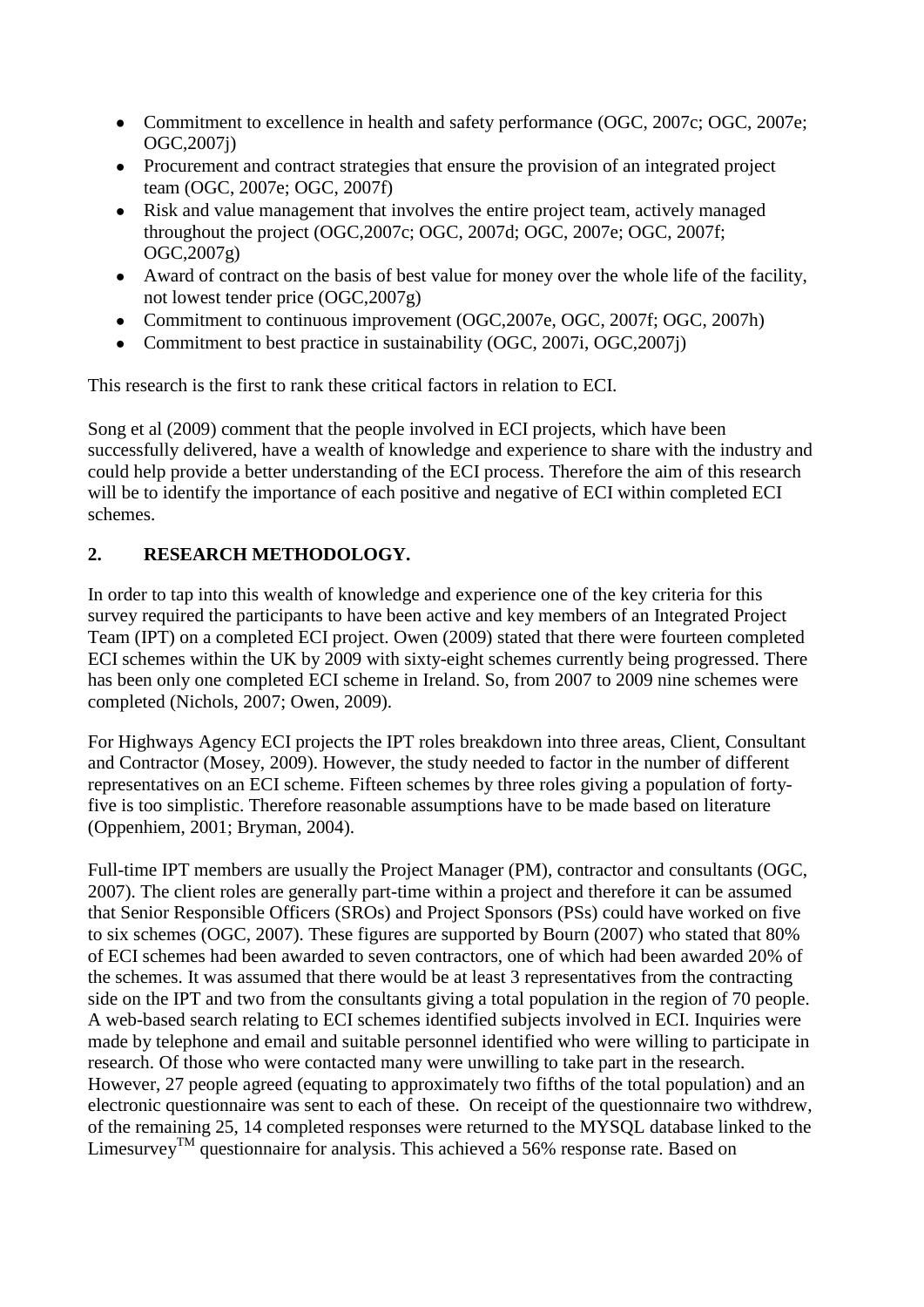Mangione, (1995) and Ruben and Babbie (2004) acceptable and unacceptable response rates are defined as follows; <50% - Unacceptable, 50-59% - Acceptable, 60-69% - Good, 70-84% - Very Good, >85% - Excellent. Therefore the response was in the acceptable category.

Chan and Kumaraswamy (2001), identify a method for calculating relative importance index (RII). This paper uses a similar method to establish the respondent's opinion on the importance of each element of the ECI process. RII is defined by the following formulae:-

$$
Relative\;Importance\; Index(RII) = \frac{\sum W}{A \; x \; N} \; (0 \leq index \leq 1)
$$

Where:

W is the weighting given to each element by the respondents. This will be between 1 and the number of attributes being investigated, where 1 is the least significant element and the largest number of attributes is the most significant element;

A is the highest weight; and

N is the total number of respondents.

The closer the RII is to 1 the more important the result.

## **3. FINDINGS**

The organisations involved in ECI were asked about their size. All but one had over 500 employees. The other one had between 100 and 500 employees. This indicates that only large organisations appear to be carrying out this type of work.

### **3.1 Findings on reasons for using ECI as a procurement route**

The next question ascertained the reasons for using ECI. Firstly, by using multiple choices the participants were asked to identify the reasons for using ECI and secondly they had to rank the options provided from most important to least important. The rankings provided by the respondents were used to calculate the RII for each option as well as identifying the most common choices.

| Rank | <b>Relative</b><br><b>Importance</b><br><b>Index (RII)</b> | <b>Reasons for Choosing ECI as a</b><br><b>Procurement Route</b> | Percentage choosing this<br>option as a reason |
|------|------------------------------------------------------------|------------------------------------------------------------------|------------------------------------------------|
|      | 0.77                                                       | Timeframe for Delivery                                           | 42.86%                                         |
| າ    | 0.69                                                       | Complexity of Project                                            | 50.00%                                         |
| 3    | 0.60                                                       | Scale of Project                                                 | 21.43%                                         |
| 4    | 0.50                                                       | Value of Project                                                 | 14.29%                                         |
|      | 0.45                                                       | Organisation / Company Policy                                    | 28.57%                                         |
| 6    | 0.39                                                       | <b>Funding Arrangements</b>                                      | 14.29%                                         |
|      |                                                            | Other                                                            | 28.57%                                         |

*Table 1Reasons for choosing ECI as a procurement route*

Table 1 identifies the key reason for choosing ECI as the timeframe for delivery of the scheme. However, the most common reason was the complexity of the project. ECI is the preferred option for HA (Nichols, 2007) explaining why Organisation / Company Policy is the third most common reason. However, respondents are aware that it is not a vital reason for using ECI. The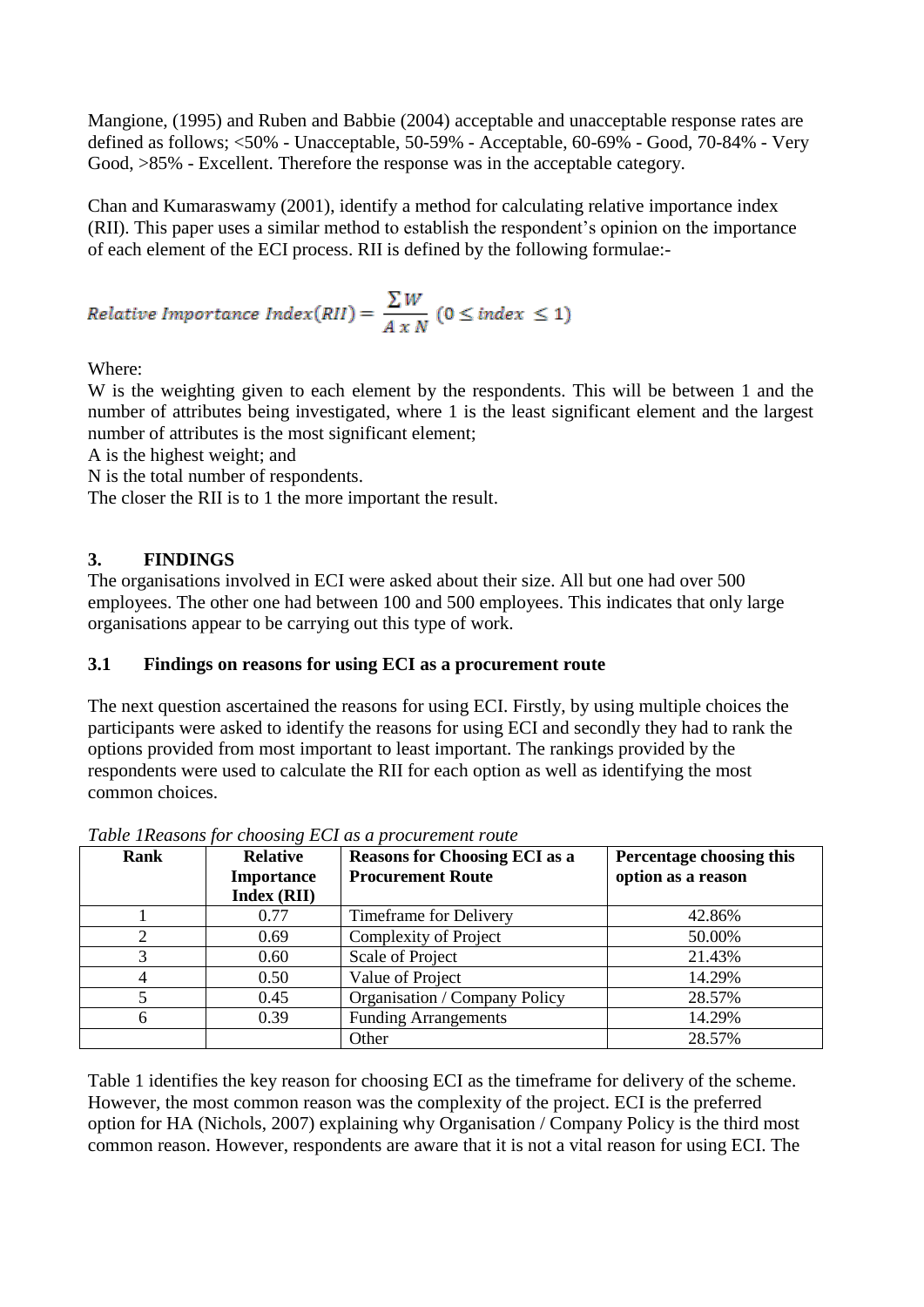rank of 5 out of 6 suggests agreement with the decision taken by Highways Agency in 2009 to no longer use ECI as an automatic choice for procurement (Owen, 2009).

## **3.2 Findings on costs related to using ECI as a procurement route**

Target Cost was identified as being used by all the participants as part of the ECI schemes they had been involved with. The lowest Target Cost value was £11.5m and the highest was £270m and the combined value of ECI schemes was £1,625m with an average Target Cost of £125m. When asked how the project performed it was found that 30.77% met the target cost, with 61.54% coming in under target cost and 7.69% going over target cost.

Nichols (2007) assessment of ECI was that once the Target Cost was agreed ECI had the capability to deliver these schemes within budget. Owen (2009) also comments that the majority of ECI schemes are delivered within budget. This research agrees with these opinions and finds that 92.31% of ECI schemes that respondents had worked on were delivered within budget.

The final cost figures provided by respondents for the schemes indicate a reduction in price through implementing ECI. The highest final cost was £268m and the lowest final cost was £10.4m. The combined final cost for all the schemes was £1607m with an average final cost of £123.7m. Therefore, when compared with the Target Costs for these ECI schemes a total saving of £18m has been made with an average saving of £1.3m per scheme. These results are significant as Egan (1998) set targets for the construction industry to deliver cost certainty. Construction Excellence (2009) indicates that the UK construction industry delivered 48% of projects on cost or better, while 88% of demonstration projects were delivered on cost or better. ECI delivered 92.31% of schemes on cost or better and therefore clearly provides a high level of cost certainty when compared with the industry's overall performance.

Impacts of the use of target cost in terms of time on the scheme were investigated. Figure 1 shows that the target cost enabled 92.86% of the projects to be delivered within time. This is a significantly better performance than the construction industry overall which delivered 45% of projects on time (Construction Excellence, 2009). The target cost ensured the client and contractor worked together on 85.71% of the projects. In terms of quality 85.71% of projects were delivered to the required standard and the use of target cost led to 71.43% of projects experiencing cost savings through innovation. Significantly none of the projects experienced adversarial relationships which provide support to those with the opinion that ECI can break down and overcome the culture of adversarialisim in the UK construction industry (Mosey, 2009).

| <b>Impact of Target Cost</b>                                | Achieved by % of ECI contracts |
|-------------------------------------------------------------|--------------------------------|
| Project delivered within time                               | 92.86%                         |
| Project delivered to the required quality                   | 85.71%                         |
| Client and Contractor worked together to obtain target cost | 85.71%                         |
| Innovation within scheme led to cost savings                | 71.43%                         |
| Contractor happy with profit made                           | 64.29%                         |
| Client happy with savings made                              | 57.14%                         |
| Contractor incentivised to early completion                 | 50.00%                         |
| Contractor unhappy due to lack of profit                    | 14.29%                         |
| Contractor unhappy at not obtaining value for money         | 7.14%                          |
| Development of adversarial relationships                    | $0.00\%$                       |

*Table 2 Impact of Target Cost*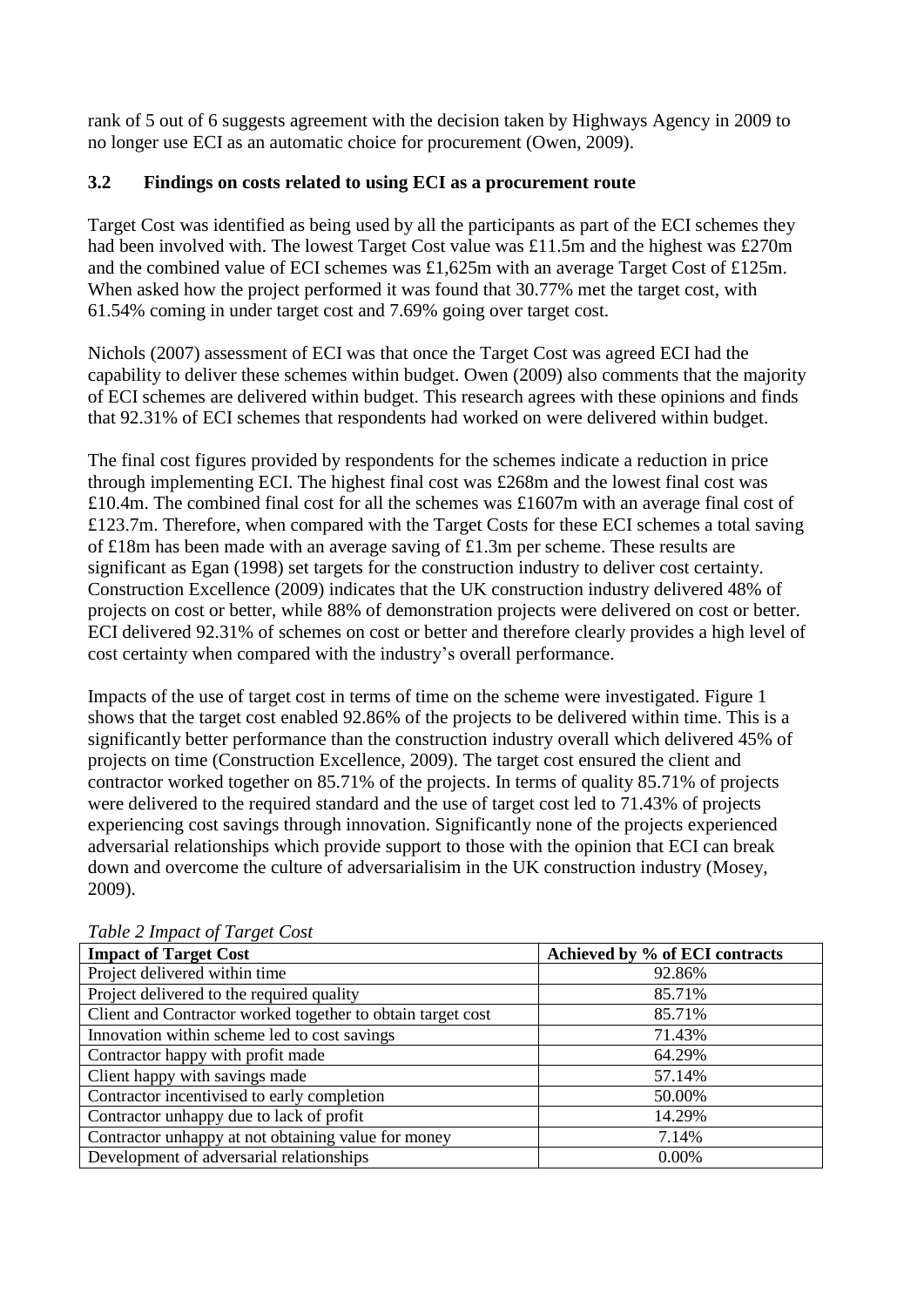Finally, within the Target Cost section participants were asked if they believed Target Cost was essential to the ECI process with 79% responding yes, further research is required in order to identify their reasons. Overall, ECI clearly has a positive impact on target cost delivering significant savings and reducing adversarial relationships. However, how the project performs against the target cost is only highlighting savings made throughout the construction phase. One participant noted that ECI saved the client £2.1m during the design phase and therefore, the target cost was set at £11.5m instead of £13.6m. The participant provides the final construction cost of this project as £10.4m leading to a total saving to the client of £3.2m. The £2.1m identified by this participant during the design phase is not included in the total £18m of savings identified by target cost.

#### **3.3 Findings on the general benefits of using ECI as a procurement route**

Participants were asked to choose which benefits of ECI were realised on their scheme and to rank the options from most important to least important. The RII was then calculated for each option to identify their importance. Table 3 indicates the most common benefits and presents these in RII rank order. The most commonly achieved benefits within the projects were identified as greater trust and understanding between client and contractor with 100%, better risk management followed with 92.86%, improved design quality with 71.43% and reduced timeframe also with 71.43% followed.

| Rank           | <b>RII</b> | <b>Benefits of ECI as a Procurement</b><br>Route | Percentage choosing this<br>option as a benefit |
|----------------|------------|--------------------------------------------------|-------------------------------------------------|
|                | 0.78       | <b>Improved Design Quality</b>                   | 71.43%                                          |
| 2              | 0.73       | Better risk management                           | 92.86%                                          |
| 3              | 0.70       | Greater trust and understanding                  | 100.00%                                         |
|                |            | between client and contractor                    |                                                 |
| $\overline{4}$ | 0.66       | <b>Reduced Timeframe</b>                         | 71.43%                                          |
| 5              | 0.59       | Increased Value for money                        | 64.29%                                          |
| 6              | 0.52       | <b>Improved Build Quality</b>                    | 42.86%                                          |
| 7              | 0.45       | <b>Improved Production and supply</b>            | 64.29%                                          |
| 8              | 0.42       | <b>Better Project Administration</b>             | 42.86%                                          |
| 9              | 0.29       | <b>Increased Contractor Profit</b>               | 21.43%                                          |
| 10             | 0.29       | <b>Improved Contractor Cash Flow</b>             | 28.57%                                          |

*Table 3 Benefits of ECI*

Improved design quality was identified as the most important benefit facilitated by ECI, closely followed by better risk management. This indicates that the findings of Bennett and Pearce (2006) and Mosey (2009) for general procurement that the earlier the appointment of the contractor and design team the more successful the design process and risk management will be hold good for ECI. Song et al (2009) also acknowledge that the early involvement of the contractor during the design phase improves relationships between the contractor, client, consultants and stakeholders. The findings of this research indicate that 100% of respondent's schemes achieved greater trust and understanding within the project team. This suggests that, ECI can successfully break down adversarial relationships agreeing with Mosey's (2009) findings for general construction procurement. In some of the qualitative feedback received one of the respondents stated: "*ECI broke down traditional adversarial barriers to success."*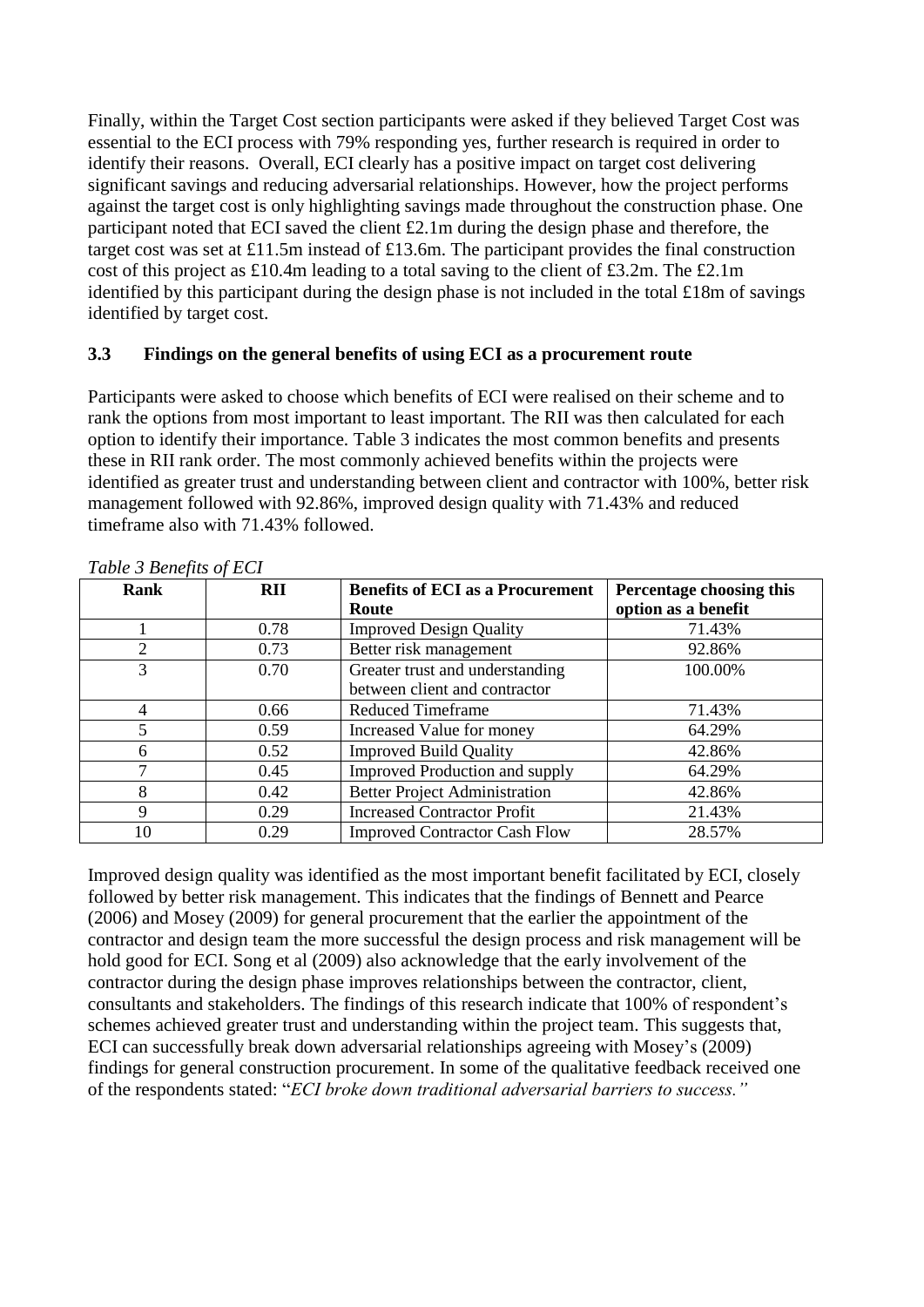## **3.4 Findings on the scheme specific positive impacts of using ECI as a procurement route**

Respondents were also asked to identify what positive impact the benefits of ECI in Section 3.3 had within their specific project. Table 4 presents a list of positive impacts and the percentage of ECI projects they were achieved in.

| <b>Positive Impact of ECI</b>                                               | Achieved by % of     |  |
|-----------------------------------------------------------------------------|----------------------|--|
|                                                                             | <b>ECI</b> contracts |  |
| Contractor knowledge lead to innovation within the design stage             | 92.86%               |  |
| Contractor knowledge identified buildability problems at the design stage   | 92.86%               |  |
| Risks were clearly identified and passed to / shared with the contractor    | 92.86%               |  |
| Contractors knowledge was beneficial in dealing with public inquiries and   | 85.71%               |  |
| statutory processes                                                         |                      |  |
| Contractors knowledge provided accurate estimates of cost throughout the    | 78.57%               |  |
| project                                                                     |                      |  |
| Overlapping of design and construction stages lead to a reduction in time   | 78.57%               |  |
| Contractors knowledge of design led to improved productivity throughout     | 71.43%               |  |
| construction                                                                |                      |  |
| Contractors knowledge of design led to improved Health and Safety           | 57.14%               |  |
| performance                                                                 |                      |  |
| Specialist suppliers input at design stage led to innovation                | 50.00%               |  |
| Specialist suppliers input at design stage identified buildability problems | 42.86%               |  |

*Table 4 Positive impacts of ECI*

The top three positive impacts of ECI identified in Table 4 by the participants occur during the preconstruction phase. ECI facilitated innovation during design, identification of buildability problems during design and successful management of risks in 92.86% of projects. This is in agreement with Mendelshon (1997) who notes that construction knowledge introduced at the early planning and design stages maximises the benefits to the scheme.

Another significant positive impact of ECI was identified by 85.71% of schemes which benefited from the contractors early involvement during the public inquiry and statutory process. Song et al (2009) also concluded that contractor involvement during design delivered a reduction in construction time and increased productivity. This research provides further confirmation from an enhanced number of ECI schemes that Song et al (2009) findings were correct as 78.57% delivered a reduction in time and 71.43% achieved increased productivity.

## **3.5 Findings on the problems in using ECI as a procurement route**

Analysis of the responses shown in Table 5 indicates that the main problems in an ECI project are reluctance from the client to embrace the cultural change required for ECI, reluctance from client to share vital information and the large time and labour commitment required from the client and contractor. These findings from additional ECI schemes endorse of the findings of Nichols (2007) who recognised that the lack of training provided for staff by HA suggested that there was a reluctance to embrace ECI. Song et al (2009) also highlights the need for a better understanding of ECI to enable it to be fully embraced by all. In the qualitative section the following was provided by one of the respondents and clearly identifies the reason for these risks *"Above all ECI is a mindset / culture. Currently clients may invite contractors to tender ECI*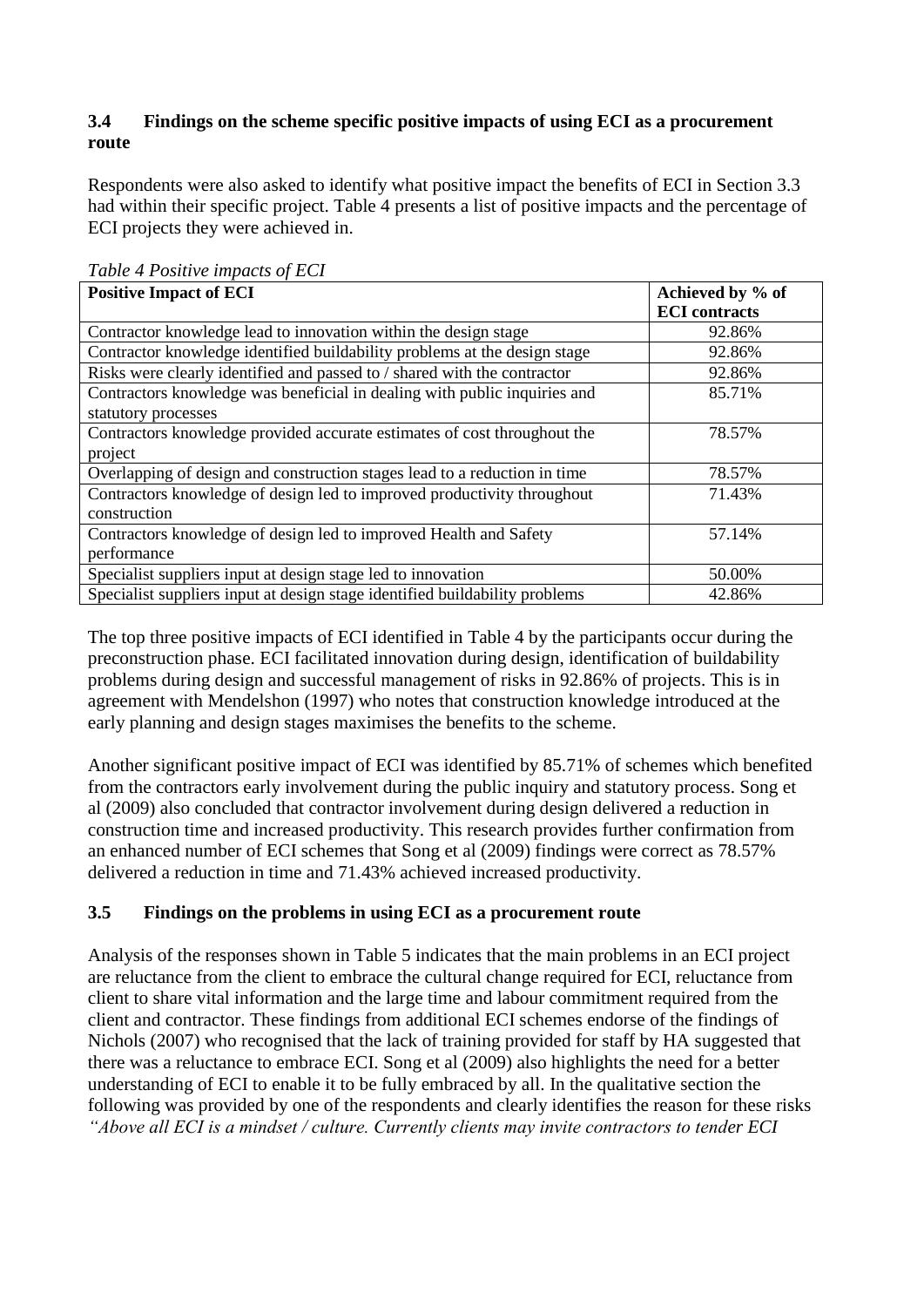#### *contracts without first committing key staff to the concept of ECI. Unless key staff from both sides are committed to ECI then it will be difficult to get their full attention and time."*

Table 5 shows the full results for the problems with ECI identified by the survey in rank order. It is seen that the most common problem experienced on 42.86% of respondent's projects was the cost of project administration. While this is not recognised by the survey as a significant problem (less than 50% of schemes encountered it) it is, however, directly linked with the third most serious risk and second most common problem, which is the labour and time commitment required from both client and contractor staff. This occurred on 35.71% of ECI projects. Mosey (2009) acknowledges this problem with ECI, particularly on small or simple projects which may not justify the time commitment required from senior staff.

| Rank           | <b>RII</b> | <b>Problems with ECI as a Procurement Route</b>        | Percentage choosing this |
|----------------|------------|--------------------------------------------------------|--------------------------|
|                |            |                                                        | option as a problem      |
|                | 0.76       | Reluctance from client to embrace the culture change   | 21.43%                   |
|                |            | required for ECI.                                      |                          |
| $\mathfrak{D}$ | 0.67       | Reluctance from client to share vital information.     | 7.14%                    |
| 3              | 0.64       | Large time and labour commitment required from         | 35.71%                   |
|                |            | client and contractor.                                 |                          |
| 4              | 0.58       | An "us verses them" attitude can occur when a          | 7.14%                    |
|                |            | company's business conditions change.                  |                          |
| 5              | 0.56       | Reluctance from contractor to embrace the culture      | 7.14%                    |
|                |            | change required for ECI.                               |                          |
| 6              | 0.55       | Lack of price competition.                             | 14.29%                   |
| 7              | 0.54       | Correct project administration is costly               | 42.86%                   |
| 8              | 0.52       | Uneven levels of commitment from the companies         | 14.29%                   |
|                |            | can lead to technical, cost and time problems.         |                          |
| 9              | 0.46       | Reluctance from contractor to share vital information. | 7.14%                    |
| 10             | 0.34       | Contractor reluctant to provide open book accounting.  | 0.00%                    |

#### *Table 5 Problems with ECI as a procurement route*

### **3.6 Findings on ranking ECI against the AEC critical factors**

Respondents were asked to rank a number of attitude statements based on the AEC Critical Factors for a successful project stated earlier. The Chan and Kumaraswamy (2001) formula for the RII was again used to calculate how applicable ECI was in the delivery of these success factors. The results are shown in Table 6.

*Table 6 ECI rankings against AEC critical factors*

| Rank                        | <b>RII</b> | <b>AEC Critical Factors for a Successful Project</b>                                                                                         | $\frac{6}{9}$<br>choosing<br>this factor<br>achieved<br>by ECI | $\frac{6}{9}$<br>choosing<br>this factor<br>hindered<br>by ECI |
|-----------------------------|------------|----------------------------------------------------------------------------------------------------------------------------------------------|----------------------------------------------------------------|----------------------------------------------------------------|
|                             | 0.94       | Providing an integrated project team that work together to<br>reduce waste, improve quality, innovate and deliver the<br>project.            | 100.00%                                                        | 0.00%                                                          |
| $\mathcal{D}_{\mathcal{L}}$ | 0.91       | Carrying out effective risk and value management which<br>involves the whole project team and is actively managed<br>throughout the project. | 78.57%                                                         | 7.14%                                                          |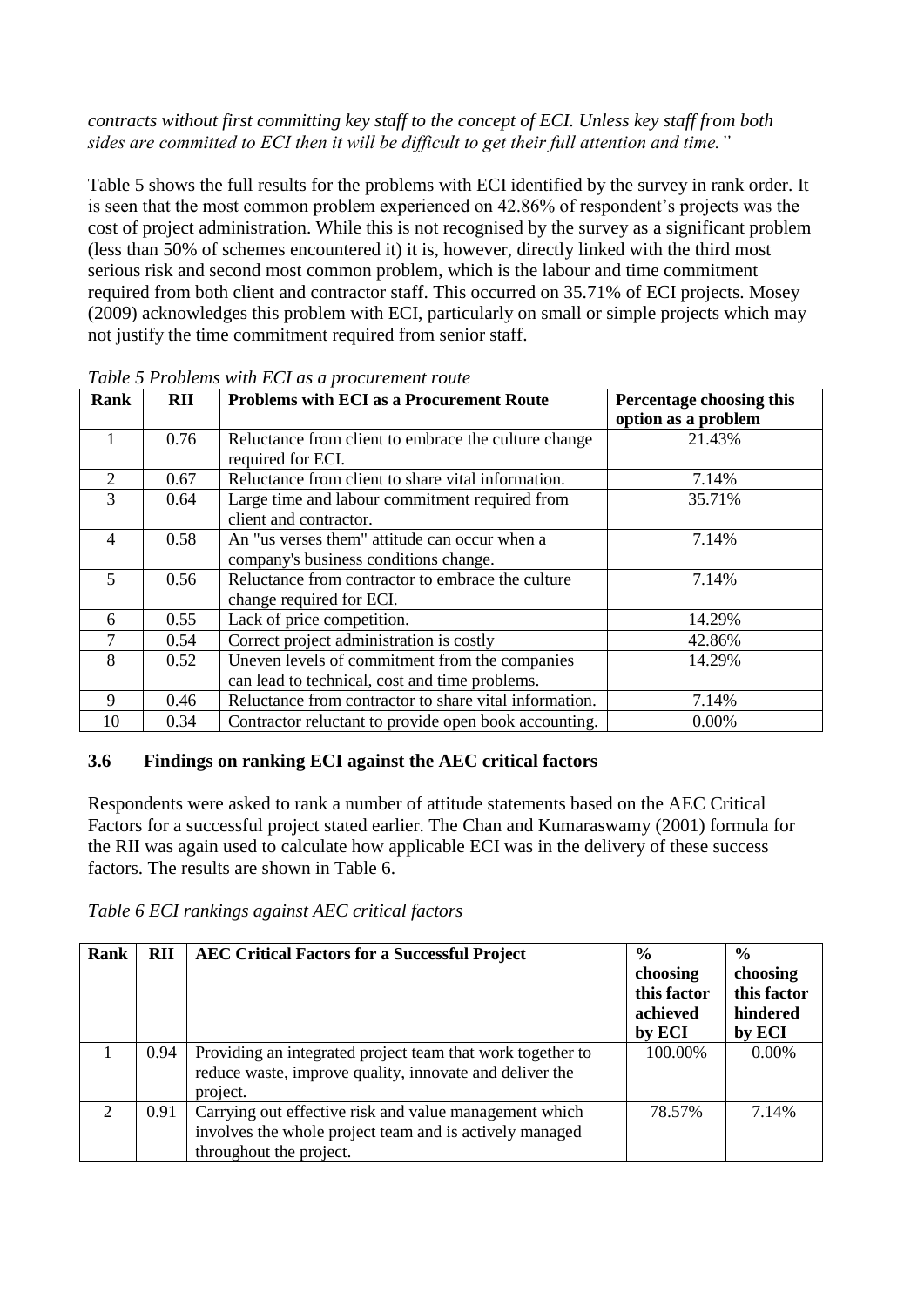| <b>Rank</b>    | <b>RII</b> | <b>AEC Critical Factors for a Successful Project</b>                                                                      | $\frac{0}{0}$<br>choosing<br>this factor<br>achieved | $\frac{0}{0}$<br>choosing<br>this factor<br>hindered |
|----------------|------------|---------------------------------------------------------------------------------------------------------------------------|------------------------------------------------------|------------------------------------------------------|
| $\overline{3}$ | 0.90       | Providing a design that takes account of functionality,                                                                   | by ECI<br>92.86%%                                    | by ECI<br>0.00%                                      |
|                |            | appropriate build quality and impact on the environment.                                                                  |                                                      |                                                      |
| $\overline{4}$ | 0.87       | Providing an integrated process in which design,<br>construction, operation and maintenance are considered as a<br>whole. | 78.57%                                               | $0.00\%$                                             |
| 5              | 0.87       | Involving key stakeholders throughout the project.                                                                        | 100.00%                                              | 7.14%                                                |
| 6              | 0.86       | Providing commitment to excellence in health and safety<br>performance.                                                   | 92.86%                                               | $0.00\%$                                             |
| $\overline{7}$ | 0.84       | Providing an appropriate Procurement route and strategy for<br>the scale and value of the project.                        | 64.29%                                               | 14.29%                                               |
| 8              | 0.81       | Providing a design which delivers whole-life value for<br>money.                                                          | 71.43%                                               | 7.14%                                                |
| 9              | 0.81       | Providing leadership and commitment from the projects<br>Senior Management.                                               | 78.57%                                               | 7.14%                                                |
| 10             | 0.80       | Providing personnel in the key roles that have the appropriate<br>skills and capabilities to carry out their tasks.       | 100.00%                                              | 7.14%                                                |
| 11             | 0.80       | Providing and identifying clear lines of communication.                                                                   | 78.57%                                               | 7.14%                                                |
| 12             | 0.79       | Defining clear objectives and success criteria at the start of<br>the project.                                            | 85.71%                                               | 21.43%                                               |
| 13             | 0.79       | Providing a focus on whole life costs and quality to deliver<br>best value for money.                                     | 50.00%                                               | 35.71%                                               |
| 14             | 0.74       | Identifying clear roles and responsibilities which are clearly<br>understood by everyone involved in the project.         | 78.57%                                               | 14.29%                                               |

Integrated project team, risk and value management and integrated design were the basis of the top ranked critical factors by the respondents, with roles and responsibilities and focus on whole life costs being the lowest in line with the findings of the Nichols (2007) on the first five ECI schemes in the UK. One hundred per cent (100%) of respondents projects successfully achieved; integration of the design team, involvement of stakeholders and the provision of skilled personnel in key roles. Integration of design and commitment to health and safety were achieved on 92.86% of projects. When asked why ECI enabled the delivery of these critical factors one of the participants commented: "*Bringing the Contractor in early builds an effective project team, provides good communication and identifies and manages problems early"*

These results and the additional comment agree with Bennett and Jayes (1998) findings generally in procurement who show that the good relationships which are established early within a contract are beneficial when carrying out activities such as identifying the aims and objectives of clients and stakeholders, risk management, value management and engineering. They further show that ECI performs in the same way as other procurement routes in this regard. ECI also enables the contractor to contribute their construction knowledge and experience to the design in order to obtain best value (Song et al, 2009).

Providing a focus on whole-life costs was only achieved on 50% of projects and more significantly was hindered on 35.71% of projects. Nichols (2007) comments that the focus of ECI projects is on the capital cost and while whole-life costs are important within a project there is *no incentive for the contractor to trade-off capital cost against maintenance or operational*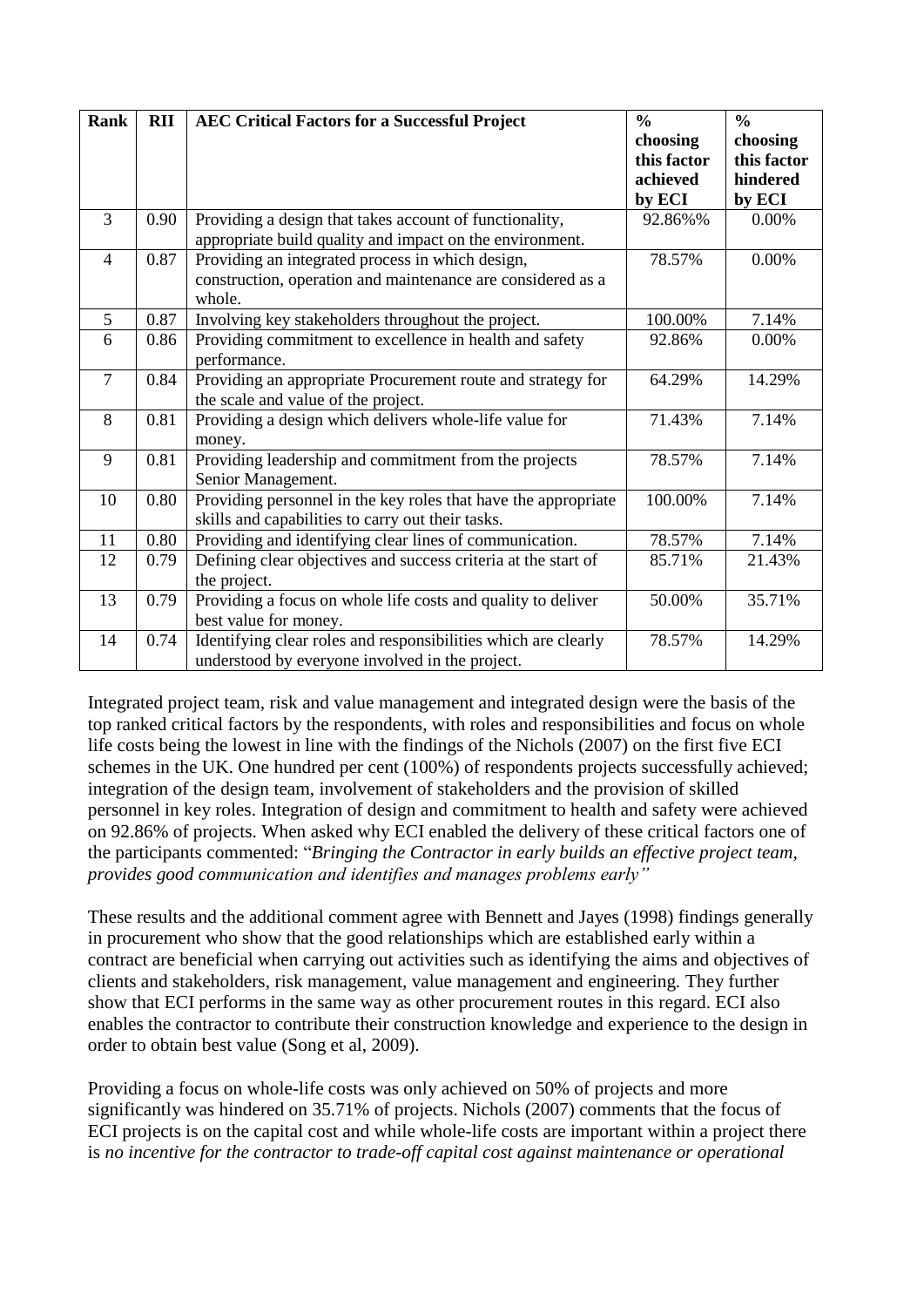*costs*. Broome (2002) however highlights that the contractor can be incentivised to achieve whole-life savings but based on the findings of this research ECI does not benefit the delivery of whole-life costing.

Overall, all the participants were satisfied with the ECI process and note that ECI successfully delivered the majority of the critical factors for success and did not significantly hinder the delivery of any. However, some of the comments note that any issues that did occur were not directly related to the ECI process but individuals not embracing the new culture. One comment suggests that this could happen on any project particularly one embracing a new process such as ECI. Nichols (2007) and Song et al (2009) also agree with this and recognise that the biggest barrier is the lack of understanding of, and commitment to, the ECI process by the people implementing it. This investigation into further ECI schemes provides confirmation that the initial assessments in other literature appear to be correct.

The final question of the questionnaire asked if the participants project was a success and to provide an explanation why. One hundred percent (100%) identified the project as a success. The comments provided identified the provision of strong partnership and teamworking as key to success in addition to the contractors contribution throughout the preconstruction phase contributing to significant cost savings. One participant summed up the benefits by stating: *"It did what it said on the tin. ECI- Early involvement, more informed statutory procedure, less change at detailed design stage and early completion to quality and price targets."*

## **4. CONCLUSIONS**

The paper identified the timeline for delivery as the most important reason for choosing ECI. This was followed by the complexity of the project. The paper proves for the first time that the two main reasons suggested by the Nichols report (2007) namely timeliness and innovation through value engineering and value management have followed through and clients are choosing this route on the basis of the results of Government procurement advice. However, the substantially lower values of those who chose these reasons indicate that not all of those involved in ECI are aware of the policy background information.

The findings from the additional projects considered in this research support the cost savings and delivery of projects within budget identified for the first five UK ECI projects by Nichols (2007). The paper investigated figures for the target cost and compared this initial estimated cost with the final cost of the schemes. The findings indicated a saving of £18million on completed schemes to date with an average saving of £1.3million per scheme. As a consequence of these results it can be seen that ECI promotes cost savings and has only exceeded the target in 7.69% of schemes to date. This relates to the construction stage, however, some respondents highlighted savings of £2.1 million in the design phase.

The benefits of ECI were identified and ranked. This ranking indicated that if adopted the most important benefits of ECI are improved design quality, better risk management and greater trust and understanding between client and contractor. The findings of Bennett and Pearce (2006), Mosey (2009) and Song et al (2009) are therefore confirmed and extended. The building of greater trust and understanding between client and contractor is evidenced in 100% of cases and is an important by-product of choosing ECI. Other benefits identified in adopting the ECI route indicated that it increased innovation and buildability, and ensured that risks were correctly identified and dealt with in 92.86% of cases. This research provides further confirmation from an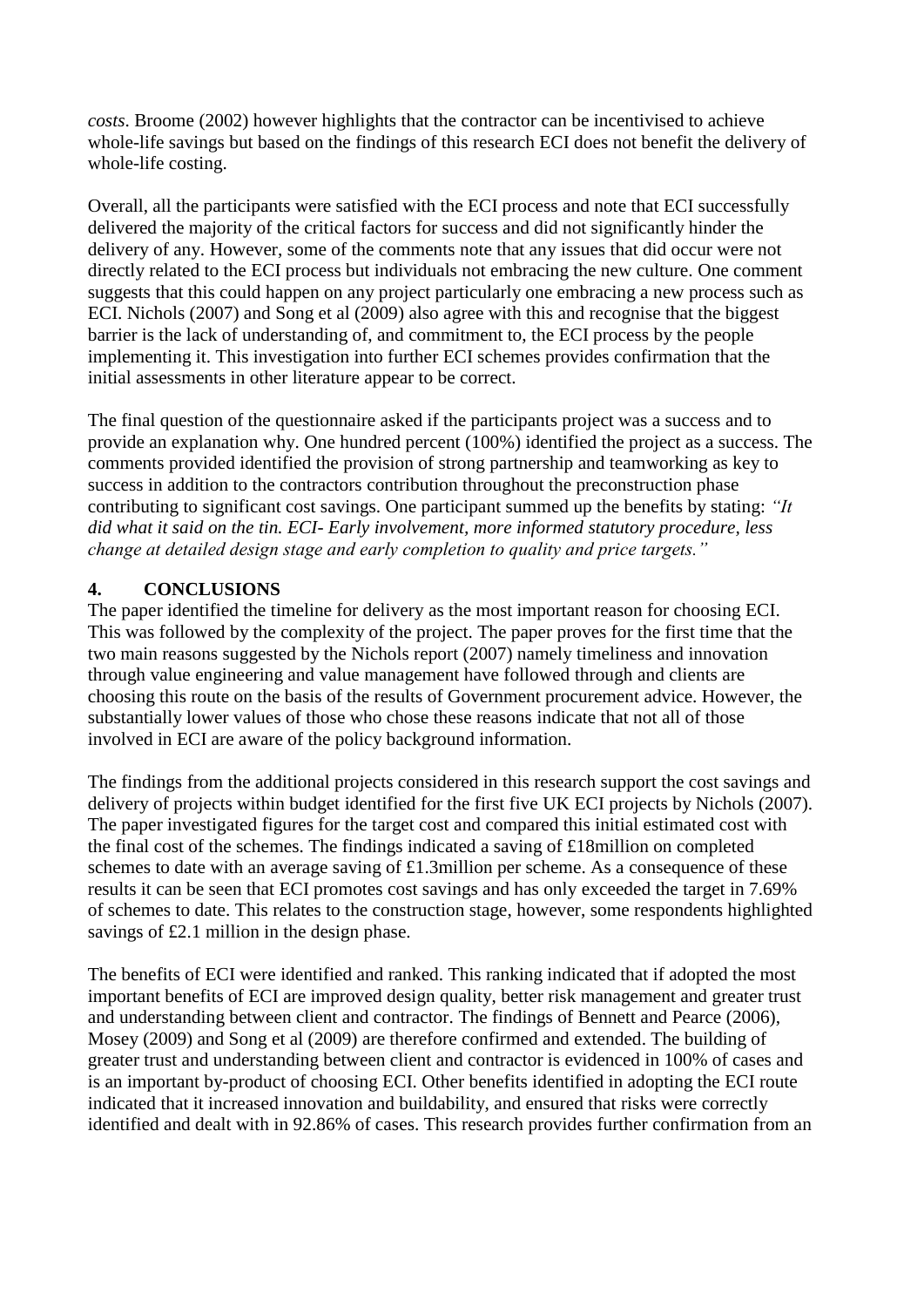enhanced number of ECI schemes that Song et al (2009) findings were correct as 78.57% delivered a reduction in time and 71.43% achieved increased productivity.

On the negative side the lack of cultural change is identified as the main barrier to ECI adoption with both client sharing deficiencies and lack of embracing ECI by clients identified as the key issues. This agrees with Nichols (2007) who identified a lack of training and showed this had resulted in a lack of willingness to adopt ECI. However, it indicates that in more recent projects that this issue is still prevalent. It is therefore suggested as a result of this research that training in ECI is provided by Government Departments. Staffing issues are identified as the third highest barrier due to the large time and labour commitment required from client and contractor.

The concluding section of the paper ranked ECI in relation to AEC critical factors defined in the OGC procurement guide documents (OGC, 2007a-k). Integrated project team, risk and value management and integrated design were the top ranked critical factors by the respondents, roles and responsibilities and focus on whole life costs being the lowest in line with the findings of the Nichols (2007). The benefits are in line with Government policy with the exception of a low figure for whole life costs. Further research is required to establish how whole life costing can be incorporated into the ECI process.

This research indicates that the negative issues relating to ECI stated by Owen (2009) are not shared by practitioners. Additional research may be necessary once more schemes have been completed to increase the sample size. However, this research confirms that initial opinions and statistics on the use of ECI are very positive.

#### **5. REFERENCES**

- A5WTC. 2010. *Roads: A5 Western Transport Corridor (A5 WTC)*. (Available on-line at: [http://www.graham.co.uk/whatwedodetail/12/50/a5-western-transport-corridor-a5](http://www.graham.co.uk/whatwedodetail/12/50/a5-western-transport-corridor-a5-wtc.aspx?expanddiv=slide_12,slide_11) [wtc.aspx?expanddiv=slide\\_12,slide\\_11](http://www.graham.co.uk/whatwedodetail/12/50/a5-western-transport-corridor-a5-wtc.aspx?expanddiv=slide_12,slide_11) [Accessed August 2011]).
- Bennett, J., Jayes, S. 1998. *Seven Pillars of Partnering*, Thomas Telford, London.
- Bourn, J. 2007. *Estimating and Monitoring the Costs of Building Roads in England*, Department of Transport, National Audit Office, London. (Available on-line at: [http://www.official](http://www.official-documents.gov.uk/document/hc0607/hc03/0321/0321.asp)[documents.gov.uk/document/hc0607/hc03/0321/0321.asp](http://www.official-documents.gov.uk/document/hc0607/hc03/0321/0321.asp) [Accessed August 2011]).
- Broome, J. 2002. *Procurement Routes for Partnering: A Practical Guide*, 1st Edition, Thomas Telford Publishing, Thomas Telford Ltd.
- Bryman, A. 2004. *Social Research Methods*, 2nd Edition, Oxford University Press, Oxford.
- Chan, D. and Kumaraswamy, D. 2001. *A comparative study of causes of time overruns in Hong Kong construction projects*. In International Journal of Project Management. Vol. 15 No.(1). Pp. 55-63.
- Construction Excellence 2009. *UK Industry Performance Report - Based on the UK Construction Industry Key Performance Indicators*, Construction Excellence for Department for Business Enterprise & Regulatory Reform, London. (Available on-line at:

[http://www.constructingexcellence.org.uk/news/pdf\\_news\\_articles/KPIv6.pdf](http://www.constructingexcellence.org.uk/news/pdf_news_articles/KPIv6.pdf) [Accessed August 2011]).

- DFP 2006. *Construction Procurement: Guide to Client Advisor and Project Management Service Delivery*, Central Procurement Directorate, Department of Finance and Personnel, Belfast.
- Highways Agency 2010. *A500 City Road & Stoke Road Junction Improvement*, (Available on-line at: <http://www.highways.gov.uk/roads/projects/5340.aspx> [Accessed August 2010]).
- Mangione, T.W. 1995. *Mail Surveys: Improving the Quality*, Applied Social Research Series Vol. 40, Sage, Thousand Oaks, California.
- Mendelsohn, R. 1997. The *Constructability Review Process: a Constructor's Perspective.* In ASCE Journal of Management in Engineering. Vol. 13, No. 3, May/June 1997, Pp. 17-19.
- Mosey, D. 2009. *How to be good when times are bad: early contractor involvement*, (Available on-line at: [http://www.building.co.uk/legal/how-to-be-good-when-times-are-bad-early-contractor](http://www.building.co.uk/legal/how-to-be-good-when-times-are-bad-early-contractor-involvement/3135802.article#ixzz0gamXqvpv)[involvement/3135802.article#ixzz0gamXqvpv](http://www.building.co.uk/legal/how-to-be-good-when-times-are-bad-early-contractor-involvement/3135802.article#ixzz0gamXqvpv) [Accessed August 2011]).